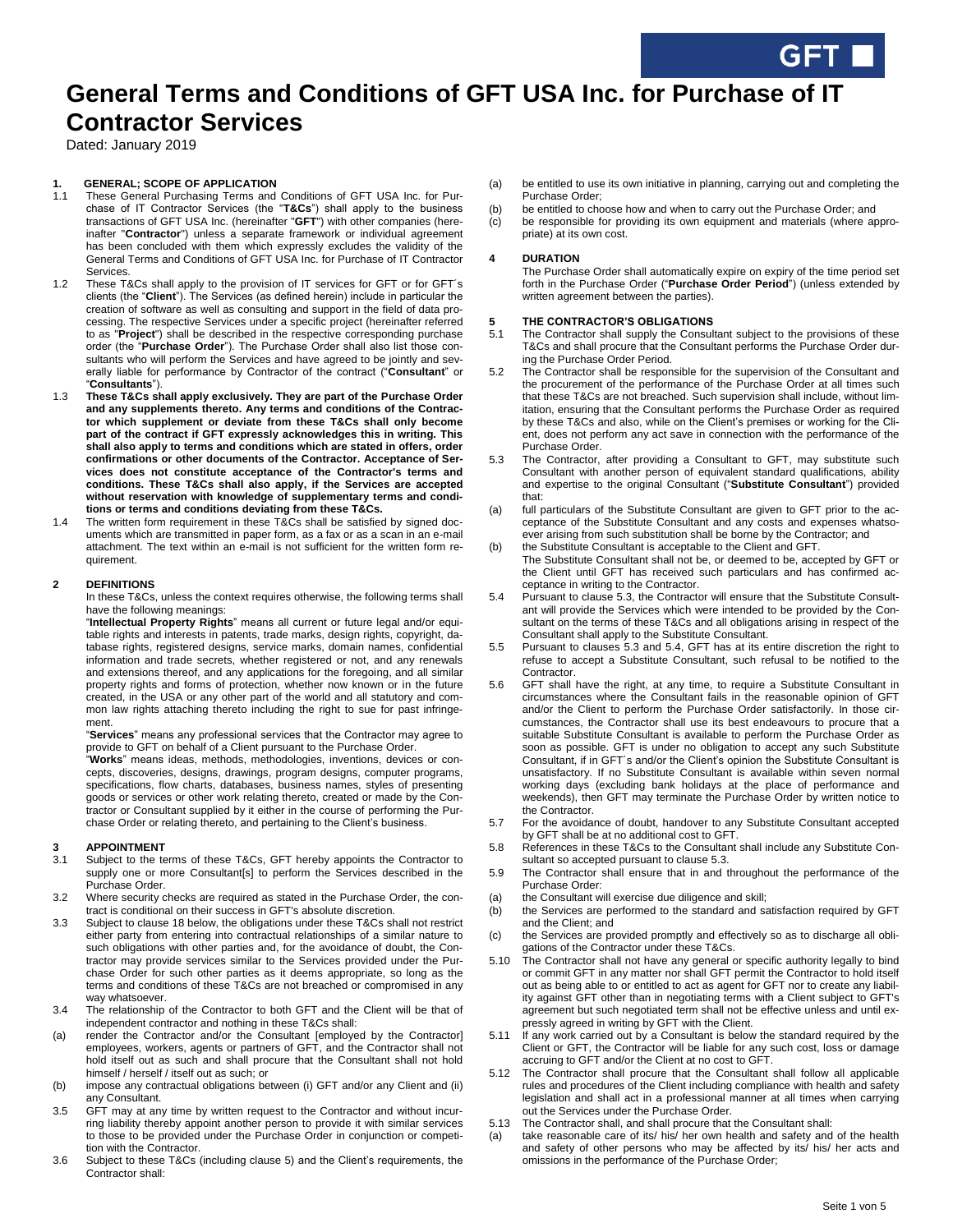- (b) co-operate with the Client and GFT or any other person so far as necessary to enable any duty or requirement imposed by a relevant statutory provision to be carried out or complied with; and
- (c) neither intentionally nor recklessly interfere with or misuse anything provided in the interests of health and safety or welfare in pursuance of any of the relevant statutory provisions.
- 5.14 The Contractor warrants that the Consultant has been appropriately notified and expressly consents to GFT or its Client:
- (a) holding and processing their personal data (including sensitive personal data) for the purposes of administering the relationship between the parties, and/or for legal, administrative and/or management purposes; and
- (b) monitoring the content of their e-mail correspondence, their telephone calls and Internet use whilst at any Client's premises or using any Client equipment; and
- (c) to comply with all security requirements of the Client.<br>5.15 The Contractor shall notify GFT immediately if, and or
- The Contractor shall notify GFT immediately if, and on each day that, the Contractor does not perform the Purchase Order or attend the required location set forth in the Purchase Order at the times required by the Purchase Order, giving the reason therefore. For the avoidance of doubt, no fees shall be payable pursuant to clause 8 below in respect of any period during which the Purchase Order is not performed.
- 5.16 The Contractor may use another person, firm, company or organisation to perform any administrative, clerical or secretarial functions which are reasonably incidental to the performance of the Purchase Order provided that GFT shall not be liable to bear the cost of such functions.
- 5.17 The Contractor shall, and shall ensure the Consultants document the project works, including but not limited to the Works, in detail, thoroughly and clearly and hand over to GFT or its Client the documentation (user guide, programming manual, object and source code including all development documentation and commentaries).
- 5.18 The documentation has to comply with the general directives and specific specifications of GFT and its Client. The general directives and specific specifications shall be disclosed to the Contractor in due time. GFT may request, that the Contractor prepares additional appropriate documentation for GFT or its Client.
- 5.19 The Contractor shall, at the request of the GFT or its Client, brief the Consultant in the application of the software and documentation.

#### **6 WARRANTIES**

- 6.1 The Contractor warrants that:
- (a) no order has been made and no resolution has been passed for its winding up or for a provisional liquidator to be appointed and no petition has been presented and no meeting has been convened of winding up the Contractor;
- (b) no administration order has been made and no petition for such an order has been made in respect of the Contractor;
- (c) the Contractor is not insolvent nor is unable to pay its debt nor has it ever stopped payments of its debts as they fall due;
- (d) no voluntary arrangement has been proposed; and
- $\overrightarrow{e}$  no event analogous to any of the events referred to in clauses 6.1(a) to 6.1(d) has occurred or been obtained in any jurisdiction.
- 6.2 The Contractor warrants that the Consultant:
- (a) has the necessary skills, competence, qualifications and experience to perform the Purchase Order;
- (b) meets all legal requirements for undertaking work within the USA, including (without limitation) requirements for immigration.
- 6.3 The Contractor hereby warrants and undertakes that the Works:
- (a) are and will be original and are or will be produced exclusively for the Client (or GFT for on-supply to them);
- (b) do not and will not infringe the rights of any third parties;
- (c) do and will contain nothing which is obscene, defamatory or likely to cause offence.
- 6.4 The Contractor warrants that:
- (a) the Consultant has entered into a contract of employment or a contract for services either with the Contractor or another company in which the Contractor has a shareholding interest ("**Other Contractor**");
- (b) where the relationship between the Consultant and the Contractor or Other Contractor is that of employer and employee, all legal obligations of the Contractor or Other Contractor as employer have been and shall be properly performed and satisfied; and
- (c) where the Contractor or Other Contractor has a contract for services with the Consultant, all legal obligations arising from that relationship have been and shall be properly performed and satisfied.

### **7 USE OF RESOURCES PROVIDED**

- 7.1 The use of all the technical resources provided by GFT/its Client such as hardware, software programmes, performance capacity and other infrastructures as well as possible personnel assistance is solely allowed for purposes of GFT/its Client.
- 7.2 Reproduction or distribution of the software programs or data provided by GFT/the Client on the Contractor's computer is only permitted with the prior written consent of GFT/the Client. The same shall apply to the transfer of programs by the Contractor to a computer of GFT/the Client. GFT/the Client shall be entitled, by means of IT technical controls, to ensure that the technical and other resources made available to the Contractor by GFT/the Client are only used for the performance of the contractually owed Services.
- 7.3 In the event of improper use by GFT/the Client of resources provided by GFT/the Client, the Contractor shall be liable for all damages incurred by

GFT/the Client as a result of third parties claiming damages for the unauthorised use as well as for other costs incurred by GFT/the Client as a result of the improper use.

# **8 FEES**

- GFT shall pay the contractor payment rate as set forth in the Purchase Order (the "**Contractor Payment Rate**") to the Contractor but it shall be payable only to the extent that the Purchase Order is actually performed by the Consultant.
- 8.2 GFT shall pay the Contractor Payment Rate within 30 days following receipt of appropriate invoices from the Contractor PROVIDED THAT:
- (a) all pre-authorised costs, disbursements and expenses shall either be set out in a specific expenses policy for the Purchase Order or have been previously approved in writing by GFT or the Client;
- (b) all invoices shall be supported by properly authorised Client-approved verification documents including as referred to in this clause 8.2; and
- (c) the Contractor's invoices contain full details as GFT may require from time to time, including without limitation appropriate timesheets completed by the Consultant[s] detailing the Services provided during the relevant invoice period; and
- (d) invoices and all supporting documentation are received by GFT no later than the 5th day of each calendar month. Payments for invoices received after this date may be delayed.
- 8.3 GFT will accept invoices from the Contractor at most once per month.
- 8.4 The Contractor shall procure that an authorised person as may be identified by the Client will be available to approve the supporting documentation of the Consultant at least once a week.
- 8.5 The Contractor shall ensure that all documentation (including supporting documentation) shall be completed accurately and any falsified or inaccurate documentation shall be void.
- 8.6 The Contractor shall ensure that it or the Other Contractor shall make all holiday and other leave payments for the Consultant[s] including leave for illhealth, maternity leave and any other statutory payments including but not limited to statutory sick pay, maternity pay, paternity pay, adoption pay, paternity leave and/or adoption leave.

## **9 TAXES AND SALARIES**

- All sums payable under these T&Cs shall be exclusive of value added tax (VAT) and any VAT in respect of such sums shall be payable in addition to such sums on production of the relevant VAT invoice. Notwithstanding the forgoing, where no VAT invoice is produced, the invoiced sums shall be deemed to be inclusive of VAT. In no circumstances will GFT be obliged to pay any VAT unless the Contractor's invoice for Services is a valid VAT invoice.
- 9.2 GFT shall not be liable or held responsible in any way for income tax, national insurance contributions, corporation tax liability and/or any other tax liability arising in respect of the Contractor or the Other Contractor, the Consultant and/or any employee of and/or person with a contract for services with the Contractor or the Other Contractor and the Contractor shall indemnify GFT against any such liabilities and other costs (including legal costs on an indemnity basis), penalties or levies which GFT may suffer arising in respect thereof.
- 9.3 In the event that GFT is required by law to make deductions from the Contractor Payment Rate in respect of income tax and/or social security contributions or other tax, the net amount payable by GFT to the Contractor shall reflect such deductions and the Contractor Payment Rate shall be such net amount.
- 9.4 Where the Contractor or the Other Contractor is the employer of the Consultant, the Contractor shall, or shall procure that the Other Contractor shall pay all salaries, wages, fees and emoluments to its Consultants and shall pay to the relevant body any taxes, social security payments and other costs as required by applicable law wherever they may arise from its obligations as an employer and shall be solely responsible for such payments. Where the Consultant has a contract for services with the Contractor or the Other Contractor, the Contractor shall procure that the Consultant pays any and all taxes, social security payments and other costs as required by law wherever they may arise, in a timely manner.
- 9.5 Where the Contractor or the Other Contractor is the employer of the Consultant, the Contractor shall ensure that the submission of all income tax and national insurance returns and the requirements of tax law and regulation in any relevant jurisdiction for each and every Consultant supplied to the Client has been properly dealt with either by the Contractor or the Other Contractor and that such relevant party shall be responsible for making the corresponding deductions from such salaries, wages, fees and emoluments thereunder. Where the Consultant has a contract for services with the Contractor or the Other Contractor, the Contractor shall procure that the Consultant has submitted all income tax and national insurance returns and payments and similar in the USA or other relevant jurisdiction, in a timely manner.
- 9.6 Where the Contractor or the Other Contractor is the employer of the Consultant, the Contractor shall ensure that it or the Other Contractor shall be responsible for providing payslips and all information required by law in respect of wages, benefits in kind and other payments to the Consultant and that such relevant party shall correctly deal with the relevant taxation authorities in respect of all obligations as an employer as required by law. Where the Consultant has a contract for services with the Contractor or Other Contractor, the Contractor shall pay or shall procure that the Other Contractor pays all sums owing to the Consultant thereunder, in a timely manner.

### **10 TERMINATION**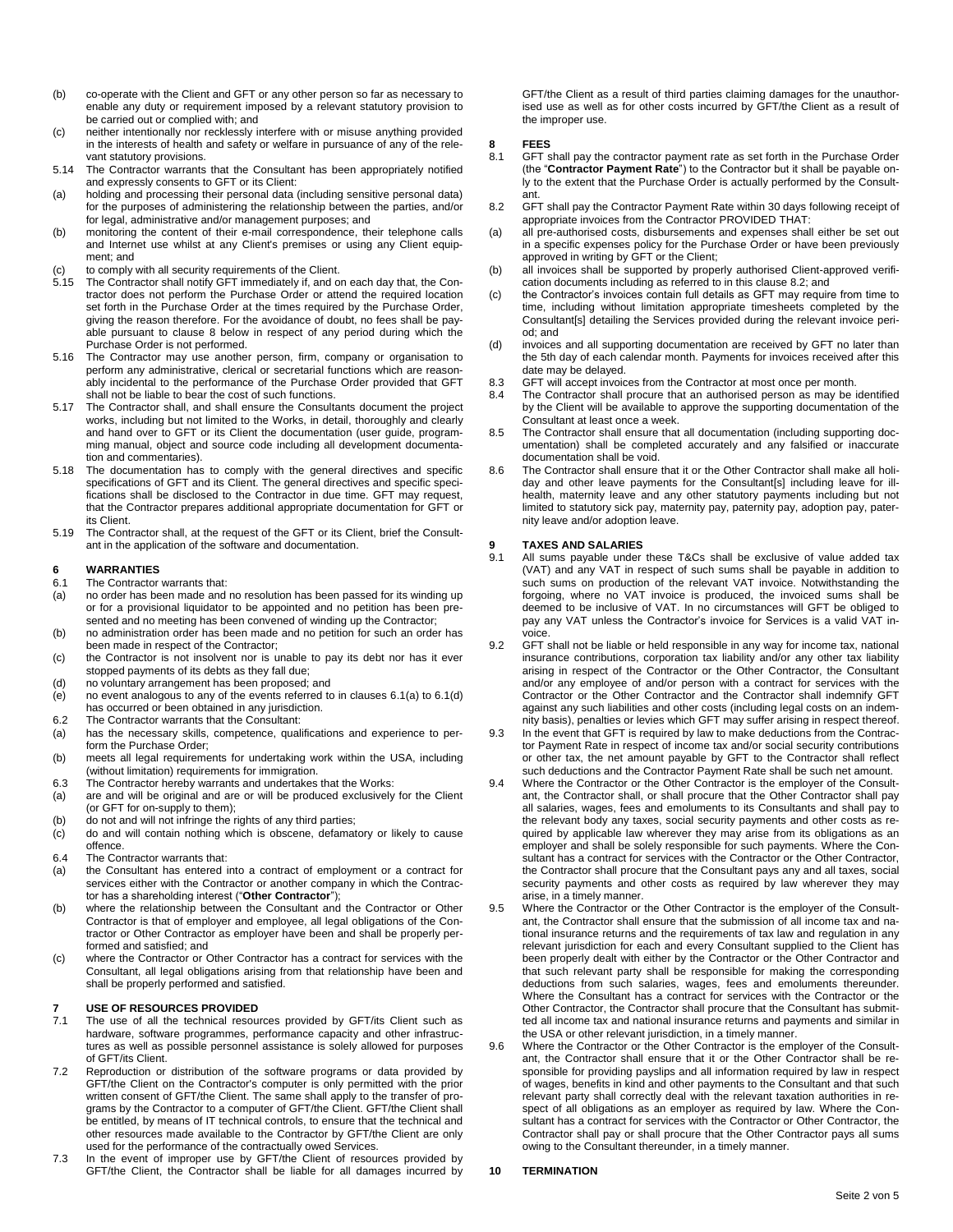- 10.1 Either party may terminate the Purchase Order with immediate effect by notice in writing to the other party if:
- (a) if the other party commits any material breach of its obligations under the Purchase Order and fails to remedy that breach within five (5) days of written notice of that breach (the five (5) day period only applies where a breach is capable of remedy - if it is incapable of remedy, the Purchase Order affected by the breach may be terminated by written notice immediately);
- (b) the other party acts in such manner, which in terminating party's reasonable opinion:
	- (i) brings or is likely to bring terminating party into disrepute, in case of GFT, brings or is likely to bring GFT and/or the Client to which the Contractor has been assigned into disrepute; or
	- causes loss to the terminating party; or
	- (iii) is negligent and/or incompetent in the performance of the Purchase Order;
- (c) any moratorium, arrangement or composition with the non-terminating party's creditors (including any voluntary arrangement) is obtained or entered into by such party;
- (d) a petition being presented at court (and not being discharged within twenty (20) days of being served on the other or the amount claimed under the petition is not paid or disputed in good faith by the other within twenty (20) days of being served on the other), or a resolution being passed or an order being made for the winding-up, bankruptcy or dissolution of the non-terminating party;
- (e) a receiver, manager, administrative receiver, or other similar officer, or other encumbrancer taking possession of or being appointed over the whole or any material part of the assets, rights or revenues of the non-terminating party;
- (f) the non-terminating party ceasing or threatening to cease to carry on the whole or a substantial part of its business or if the non-terminating party is dissolved;
- (g) an administrator of the non-terminating party is appointed or notice of intention to appoint such an administrator is given or filed at court;
- (h) the non-breaching party is adjudicated or found to be insolvent and is unable to or has no real prospect of being able to or admits inability to pay its debts as they fall due or fails to satisfy any unappealed judgment debt in whole or in part within twenty-eight (28) days of the judgment having been served.
- 10.2 In addition to its rights under clause 10.1, GFT may terminate the Purchase Order if:
- (a) the Contractor and/or the Consultant commits any fraud or dishonesty;
- (b) any analogous event to those referred to in clauses 10.1(c) to 10.1(i) occurring in relation to the Consultant;
- (c) the Client declares in writing that it will not purchase the Services, at any time.<br>10.3 GFT's rights under clause 10.1 and 10.2 are without prejudice to any other GFT's rights under clause 10.1 and 10.2 are without prejudice to any other rights that it might have at law to terminate the Purchase Order or to accept any breach of these T&Cs on the part of the Contractor as having brought this agreement to an end.
- 10.4 Each of GFT and the Contractor may terminate the Purchase Order by notice in writing by giving 14 days prior written notice (the "**Notice Period**").
- 10.5 Notwithstanding clauses 4, 10.1, 10.2 and 10.4, should the Client inform GFT that the Client no longer requires the Purchase Order to be performed (including as a result of any breach by the Consultant of the Client's disciplinary code, quality control or other audit checks or where the Consultant's work performance and/or output falls below the standards which are acceptable to the Client) GFT will notify the Contractor as soon as possible of the Client's said decision. Upon receipt of such notification, the Contractor shall ensure the removal of the Consultant from the required location (as stipulated in the Purchase Order) immediately or as at such date and time as may be specified by the Client and the Purchase Order will terminate simultaneously.
- 10.6 In the event that the Purchase Order is terminated pursuant to the provisions of this clause 10, the Contractor or the Other Contractor shall deal with any relevant notices and procedures in respect of the Consultant whose services are no longer required and the Contractor on behalf of itself or the Other Contractor (as may be appropriate) shall be solely responsible for all liabilities arising in respect thereof.
- 10.7 Expiry or termination of these T&Cs and the Purchase Order howsoever arising is without prejudice to the rights, duties and liabilities of either party accrued prior to termination and all provisions of these T&Cs which expressly or impliedly have effect after termination shall continue to be enforceable notwithstanding termination.
- 10.8 On the expiry or termination of the Purchase Order (howsoever arising), or at any time on request, the Contractor shall, and shall procure that the Consultant shall:
- (a) immediately deliver to GFT (and/or the Client if requested by GFT in writing) all documents, books, materials, records, correspondence, papers and information (on whatever media and wherever located) relating to the Purchase Order and to the business or affairs of GFT and/or the Client and/or its or their business contacts generally, any keys and any other property of GFT and/or the Client, which is in its, his or her possession or under its, his or her control; and/or
- (b) unless otherwise required by GFT, irretrievably delete any information relating to the Purchase Order and/or to the business or affairs of GFT and/or the Client and/or its or their business contacts stored on any magnetic or optical disk or memory and all matter derived from such sources which is in its, his or her possession or under its, his or her control.

### **11 INDEMNITIES AND INSURANCE**

- 11.1 The Contractor acknowledges and agrees that these T&Cs together with the Purchase Order constitute a contract for the provision of services and not a contract of employment. Accordingly, the Contractor shall hold harmless and indemnify GFT and the Client on an ongoing basis from and against any and all costs, liabilities, expenses (including legal expenses on an indemnity basis), damages, claims and losses suffered or sustained by GFT or the Client (including the cost of the time spent by its or their employees, consultants or workers):
- (a) arising from any employment-related claim or any claim based on worker status brought by the Consultant against GFT and/or the Client arising out of or in connection with the Purchase Order, except where such a claim is a result of any act or omission of GFT;
- (b) arising from the appointment of the Consultant and/or the performance of the Purchase Order in respect of all tax, national insurance, social security and any interest or penalties payable on any other employment related provisions of any laws or regulations howsoever and in whatever jurisdiction they arise;
- (c) arising from or in connection with any act, omission or negligence of the Consultant(s);
- (d) arising from or in connection with any breach of confidentiality by it or the Consultant(s).
- 11.2 The Contractor shall hold harmless and indemnify GFT and the Client from and against any award of damages or compensation which any court or tribunal might order against GFT or the Client in respect of any common law or statutory claim or claims brought against GFT or the Client by any Consultant or any employee of and/or person with a contract for services with the Contractor or any Other Contractor or any such claim or claims presented pursuant to any relevant law where such claim or claims arise out of or are connected to the Purchase Order including any associated costs incurred by GFT or the Client in relation to the defence or settlement of any such claims and the cost to GFT or the Client of the time spent by its or their employees and/or persons with a contract for services with GFT or the Client.
- 11.3 GFT may, at its option, satisfy any indemnity in this clause 11 (in whole or in part) by way of deduction from the Contractor Payment Rate.
- 11.4 The Contractor will at its own expense provide and maintain in respect of the Purchase Order and the provision of the Services a policy of professional indemnity insurance covering it for liability to GFT in respect of loss or damage caused to it or to the Client or to any of its/their staff by any default in the provision of the Services (and further, in respect of any liability under the indemnities detailed in this clause 11), of up to \$ 1,000,000 per claim and the Contractor shall provide a copy of its certificate of insurance in this respect to GFT prior to commencement of the Purchase Order.

### **12 INTELLECTUAL PROPERTY**

- All Intellectual Property Rights in any Works directly or indirectly developed by the Contractor or Consultant in the course of performing the Services shall without delay be disclosed to GFT or its Client and shall belong to and be the absolute property of GFT or its Client. By entering into these T&Cs, the Contractor assigns, and, where applicable, shall procure that the Consultant assigns, to GFT or its Client all rights, title and interest in any Works (whether existing or future Works) which are or may become copyright works anywhere in the world for the full period of entitlement, including any extensions, renewals or revivals. Furthermore the Contractor warrants, and shall procure that the Consultant warrants, that no Work delivered under the Purchase Order and these T&Cs will infringe any patent, trademark, copyright or any other proprietary right of any third party.
- 12.2 If and whenever required to do so by GFT, the Contractor shall, and shall procure that the Consultant shall, at the expense of GFT or its Client apply to join with GFT or its Client in applying for patent or other protection or registration in the USA and in any other part of the world for any Works and shall execute, and shall procure that the Consultant executes, all instruments and do all things necessary for vesting the said patent or other protection or registration when obtained and all rights, title and interest to and in the same shall vest in GFT or its Client absolutely and as sole beneficial owner.
- 12.3 The Contractor shall not, and shall procure that the Consultant shall not, disclose or use any part of the Works without GFT's or its Client's prior written consent, except to the extent necessary to perform its duties under these T&Cs.
- 12.4 The Contractor irrevocably waives any moral rights it may have under any US Copyright, Designs or Patent Act and any foreign corresponding rights in respect of all Works and, where applicable, shall procure that the Consultant similarly irrevocably waives such rights.
- 12.5 The copyright and other Intellectual Property Rights in any materials or software (whether written or machine readable) and including all systems, methodologies, ideas, concepts, information and know-how of whatever nature created by or licensed to the Contractor prior to the Purchase Order or outside the Purchase Order and any subsequent modifications to the same ("**Contractor Pre-Existing Works**"), if any, shall be set out in the Purchase Order. The Contractor Pre-Existing Works will remain vested in the Contractor (or its licensor), but to the extent that these form part of any of the Services, GFT or its Client will have a licence to use them subject to payment of amounts due as agreed in writing in the Purchase Order. GFT or its Client will have a nonexclusive, non-transferable licence to use these Contractor Pre-Existing Works to the extent that these form part of the Services.
- 12.6 Each party will at the request and reasonable expense of the other execute all such documents and do all such acts as may be reasonably necessary in order to vest in the other the rights granted to the other under this clause 12.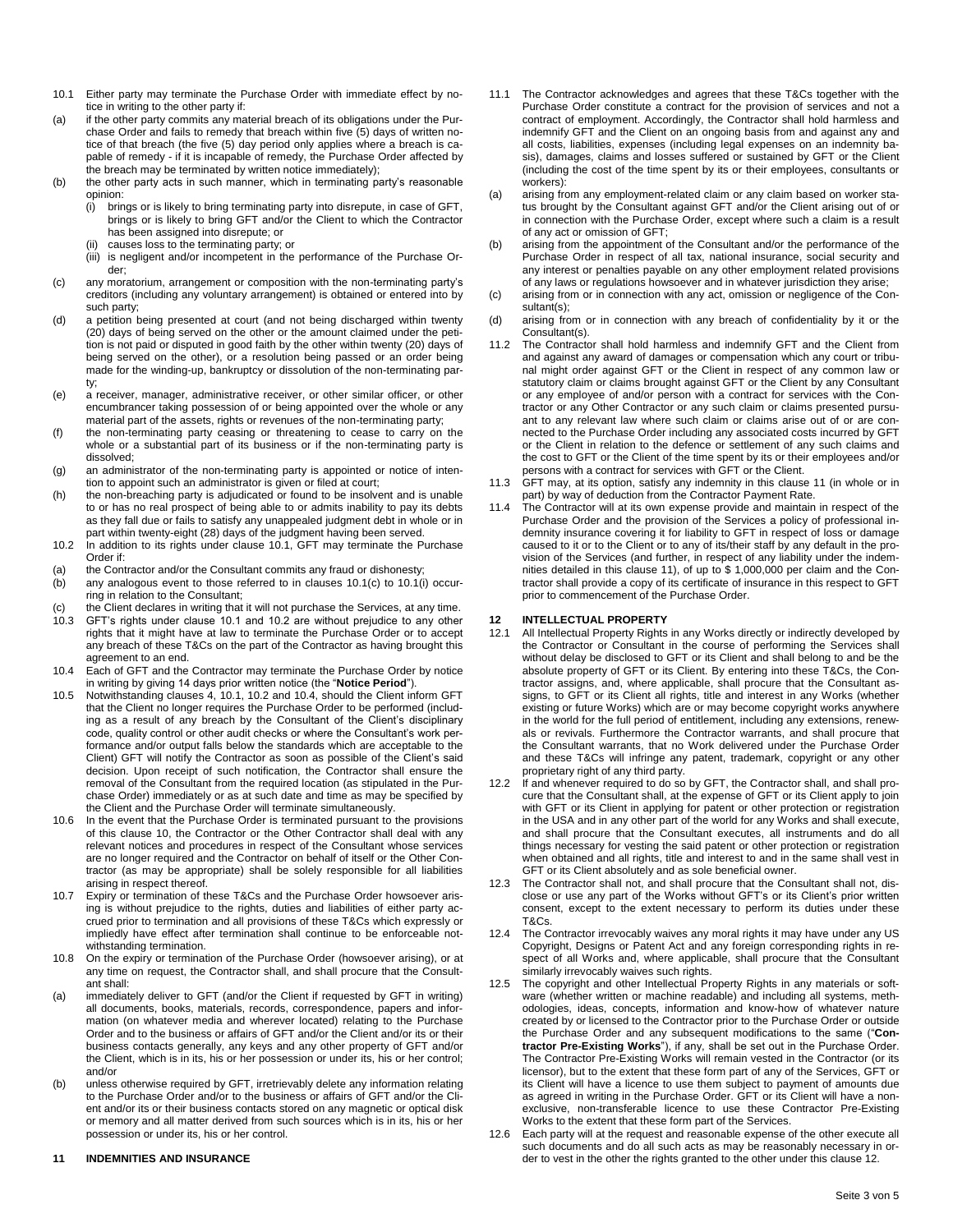- 12.7 The copyright and other Intellectual Property Rights in any materials or software (whether written or machine readable) and including all systems, methodologies, ideas, concepts, information and know-how of whatever nature created by or licensed to GFT or its Client and any subsequent modifications to the same will remain vested in GFT or its Client (or its licensor).
- 12.8 Neither party will be prevented or restricted by any provision of these T&Cs from developing or using any Works directly relating to methods or processes of general application.

#### **13 CONFIDENTIALITY; DATA PROTECTION; ENVIRONMENTAL PROTEC-TION**

- 13.1 The Contractor undertakes to adhere to all applicable statutory provisions regarding data protection and to keep confidential all information acquired from the sphere of GFT and its Client, in particular business secrets, documentation and information regarding their respective clients as well all acquired works and findings associated to a Project and not to pass on to other third parties other than the Clients of GFT concerned, not to publicise or to use otherwise. This applies in particular to all information resulting from the use of technical and personnel resources not attributable to the Contractor and to security-relevant and personal data that the Contractor becomes aware of.
- 13.2 The documents and papers made available to the Contractor shall be stored in such a way that they are only accessible to such Contractor's Consultants named to GFT within the respective Project. The documents and records shall be returned to GFT/its Client after completion of the Project. The Contractor shall not be entitled to any rights of retention to the documents - irrespective of the legal basis.
- 13.3 The Contractor shall bind all Consultants and other persons, who are assigned by him to the compilation/fulfilment of a Project, accordingly, also for the period after the completion of the Project/resignation from the services of the Contractor. This undertaking must be made in writing by the Contractor and be submitted at the request of GFT. The Contractor shall at the request of GFT disclose the relevant group of persons by name. The Contractor shall take all reasonable care to ensure that this group of persons treats the information obtained from GFT and its clients strictly confidentially and to prevent any misuse. GFT must be informed immediately if there are indications that third parties beyond the aforementioned group of persons may have obtained knowledge of data in accordance with clause 13.1. Notwithstanding the above, the parties acknowledge that the federal Defend Trade Secrets Act ("**DTSA**") provides that an individual shall not be held criminally or civilly liable for the disclosure of a trade secret that is made (i) in confidence to a government official or to an attorney and solely for the purpose of reporting or investigating a suspected violation of law; or (ii) in a complaint or other document filed in a lawsuit or other proceeding, if such filing is made under seal. In addition, the parties acknowledge that the DTSA provides that an individual who files a retaliation lawsuit against an employer for reporting a suspected violation of law may disclose a trade secret to his/her/its attorney and use the trade secret information in court, but only if the individual (i) files any document containing the trade secret under seal; and (ii) does not disclose the trade secret, except pursuant to court order.
- 13.4 Where, as a requirement of law, for regulatory purposes, or so as to take professional advice, or as ordered by a court, consent to disclosure of confidential information is required from the Client, GFT shall take instructions from the Client and shall notify the Contractor of such instructions, but should consent be withheld by the Client the Contractor shall be required to take its own legal advice at its own expense. GFT does not guarantee the Contractor that it will be able to obtain the Client's consent and GFT shall have no obligation to the Contractor in this respect other than as set out in this clause 13.4. Notwithstanding the above, nothing in these T&Cs, prohibits or restricts the Contractor or its Consultant from lawfully:
- (a) communicating or cooperating with, providing relevant information to, or otherwise assisting in an investigation by:

(i) any governmental or regulatory body or official(s) regarding a possible violation of any federal law relating to fraud or any rule or regulation of the Securities and Exchange Commission; or

(ii) the EEOC or any other governmental authority with responsibility for the administration of fair employment practices laws regarding a possible violation of such laws;

- (b) responding to any inquiry from such authority, including an inquiry about the existence of the T&Cs and/ or the Purchase Order or their underlying facts; or (c) testifying, participating, or otherwise assisting in an action or proceeding relat-
- ing to a possible violation of any such law, rule, or regulation.
- 13.5 The Contractor shall inform GFT immediately on suspicion of breach of confidentiality and/or data protection and at occasional reviews by the regulatory authorities, if these reviews relate to data of GFT and/or its Client. The Contractor further undertakes to maintain the strictest secrecy with regard to the entire content of the Purchase Order. The Contractor's legal advisers are excluded from this.
- In the context of the business contractual relationship between the Contractor and GFT, it may be necessary for the Contractor to provide personal data. That does include but is not limited to Curricula Vitae and contact data of the individuals that are supposed to participate in Projects to facilitate inter alia contract administration and management as well as project delivery and qualification for possible further projects. When necessary for those purposes, GFT might make such data available to its advisers, to third parties providing products or services to GFT (tax advisers, law firms, payroll providers etc.), to competent regulatory authorities, to any potential purchasers or clients of GFT

or its business (on a confidential basis) and as required by law. Further, the Contractor hereby agrees that GFT may, for the same purposes, transfer such data to and from affiliated companies worldwide, also outside the EU. The Contractor shall ensure and warrant that the persons concerned agree to such use and disclosure in advance. The Contractor shall indemnify and hold GFT harmless against any claims and damages in this context.

- 13.7 All preceding regulations of this clause 13 shall also continue to exist after the termination of the contract, but shall cease to apply to information or knowledge which has come into the public domain otherwise than through unauthorised disclosure on the part of the Contractor and/or the Consultant.
- 13.8 Unless more specific regulations have been agreed, the GFT Information Security Management System Policy and the guidelines for information security and use of the IT infrastructure and all related regulations shall apply with regard to information security, in the currently valid version. The Contractor shall obligate the Consultants used for the provision of Services accordingly in writing. At GFT's request, which may be made at any time, the Contractor shall prove this by presenting the written obligations.
- 13.9 The Contractor undertakes, in fulfilment of the contract, only to supply such products and/or to use such technologies which, with regard to manufacture, application and disposal, comply with the provisions of the applicable environmental protection law. The Contractor shall indemnify GFT/its Client against all claims of third parties for breach of provisions relevant to environmental protection and undertakes to compensate GFT/its Client for all damages and any fines for which claims are asserted against GFT/its Client for breach of the aforementioned provisions.

### **14 CODE OF CONDUCT FOR CONTRACTORS**

The Contractor warrants and undertakes to comply with all laws, rules, and regulations of the applicable jurisdiction(s); including (without limitation) FCPA and US-Export Laws. The Contractor undertakes in particular not to participate, directly or indirectly, actively or passively, in any form of bribery, violation of the basic rights of its employees or in child labour. The Contractor shall comply and shall ensure the Consultant shall comply with GFT´s Anti-Bribery&Corruption Policy and the Code of Ethics&Code of Conduct in their<br>most recent version (available at: most recent version (available at: [https://www.gft.com/int/en/index/company/corporate-](https://www.gft.com/int/en/index/company/corporate-governance/compliance/)

[governance/compliance/\).](https://www.gft.com/int/en/index/company/corporate-governance/compliance/) Furthermore, the Contractor will take responsibility for the health and safety of its employees and Consultants at their workplace, will comply with all environmental laws and use its best endeavours to encourage and demand from its own suppliers and contractors compliance with this Section 14. If the Contractor culpably violates these obligations in context with the delivery of services/goods to GFT, GFT shall be entitled to withdraw from or terminate the contract, notwithstanding the assertion of any additional claims and remedies that may be available to GFT. If such breach of duty is capable of remedy, GFT's right can only be exercised upon the unsuccessful expiration of a reasonable time limit for the remedy of such breach.

### **15 THIRD PARTY RIGHTS**

The Client is intended to benefit under these T&Cs and to be able to enforce these T&Cs. Notwithstanding the rights of the Client under these T&Cs, GFT and the Contractor may vary or rescind the agreement without the consent of the Client.

### **16 WHOLE AGREEMENT**

- 16.1 These T&Cs set out the whole agreement between the parties in respect of the subject matter of this agreement and supersede all prior agreements relating to such matters.
- 16.2 Neither party has, in entering into this agreement, relied on any representations of the other party not contained in these T&Cs and the Purchase Order and any such representations are hereby excluded PROVIDED THAT this shall not exclude or limit either party's liability for fraudulent misrepresentation.

## **17 FORCE MAJEURE**

- Notwithstanding anything else contained in these T&Cs, neither party shall be liable for delay in performing its obligations under these T&Cs if and to the extent that the delay is caused by circumstances beyond its reasonable control (including a delay caused by an act or omission of the other party) including the following:
- (a) acts of God;
- (b) outbreaks of hostilities, riot, civil disturbance, acts of terrorism;
- (c) the act of any government or authority (including refusal or revocation of any licence or consent);
- (d) fire, explosion or flood; and
- (e) power failure.
- 17.2 The party suffering the delay shall promptly notify the other party in writing of the reasons for, and likely duration of, the delay, the performance of that party's obligations shall be suspended during the period that the circumstances persist and it shall be granted an extension of time for performance equal to the period of the delay.

### **18 RESTRICTION**

The Contractor shall not and shall procure that the Consultant shall not, while these T&Cs are in force between the parties and for the period of twelve months following the termination of any Purchase Order (whether lawful or otherwise):

18.1 in competition with the Client: